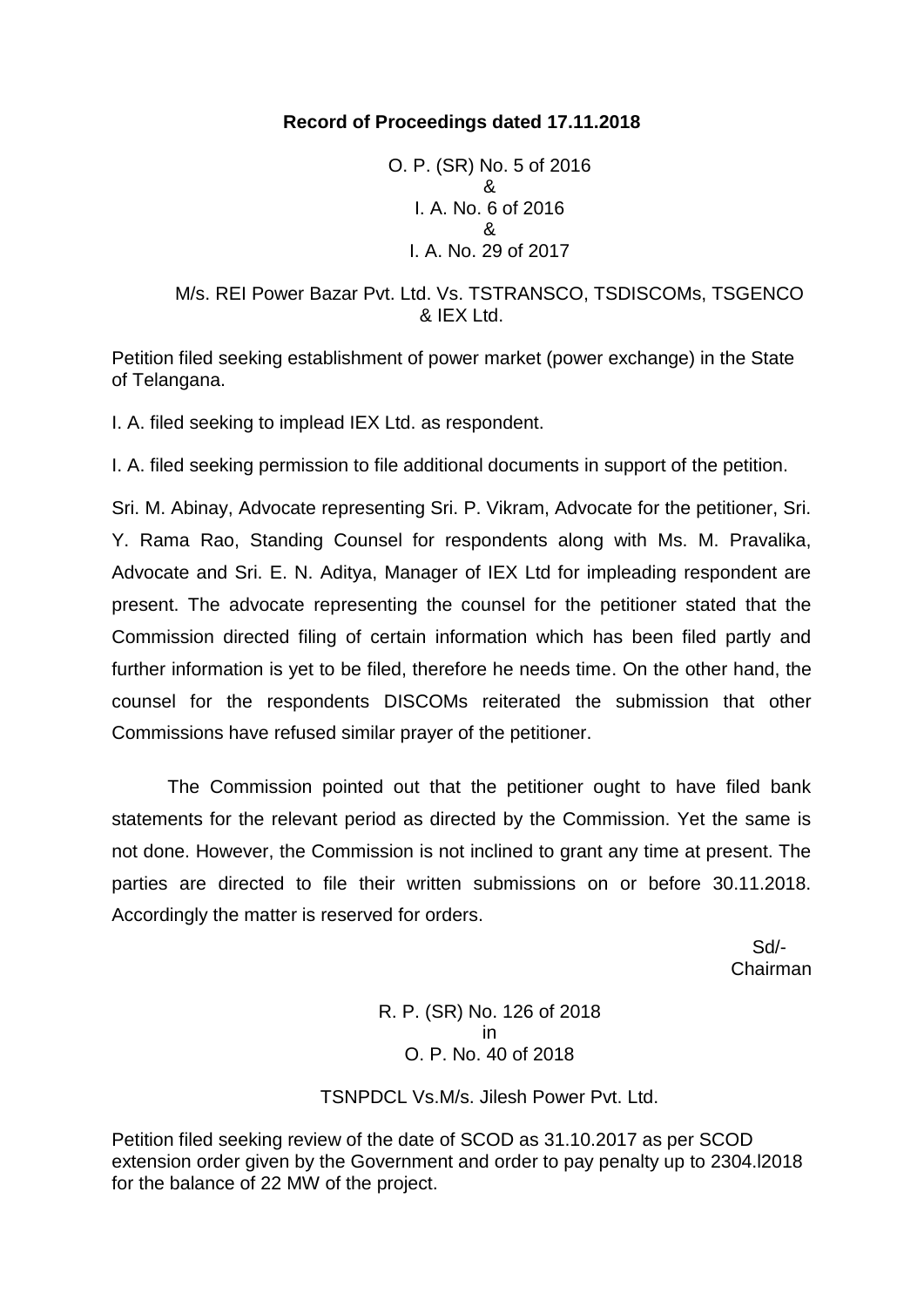Sri. Y. Rama Rao, Standing Counsel for the review petitioner / respondent along with Ms. M. Pravalika, Advocate and Sri. Challa Gunaranjan, Advocate for the respondent / petitioner along with Sri. N. Sai Phanindra Kumar, Advocate are present. The counsel for the review petitioner stated that the Commission directed confirmation of the date of synchronization as claimed by the original petitioner is acceptable or not. Though the same is acceptable, yet the review petitioner would insist upon 23.04.2018 to be the SCOD date. The counsel for the original petitioner agreed to the date of 21.01.2018, on which date the original petitioner had declared readiness of the project. In view of the submissions of parties, the matter is reserved for orders.

> Sd/- Chairman

O. P. No. 27 of 2018 & I. A. No. 30 of 2018

M/s. Mytrah Aakash Power Private Ltd. Vs. TSDISCOMs & Spl. Chief Secretary to Energy Department

Petition filed seeking orders for granting extension of time for SCOD for (426) days

I. A. filed seeking amendment in the prayer at paragraph 20 of the original petition.

Sri. Hemant Sahai, Senior Advocate along with Sri. Varun Kapur, Advocate representing Sri. Challa Gunaranjan, Advocate for the petitioner and Sri. Y. Rama Rao, Standing Counsel for the respondents along with Ms. M. Pravalika, Advocate are present. The counsel for the respondents sought adjournment stating that synchronization is not yet done in the matter. The same is opposed by the counsel for the petitioner. The Commission made it clear that the DISCOM shall implement the order of synchronization within one week and report to the Commission on the next date of hearing.

The counsel for the petitioner stated that the PPA is dated 23.02.2016 and the SCOD as per PPA is 23.05.2017. The period of 21 months gets extended by six months, the delay is in respect of 20 MW and the petitioner has reported to be ready on 30.04.2018, which is well within the extended period by the government being taken into consideration and adding the six months period to the same. The delay is mainly due to inaction on the part of the TRANSCO in approving the CTPT set.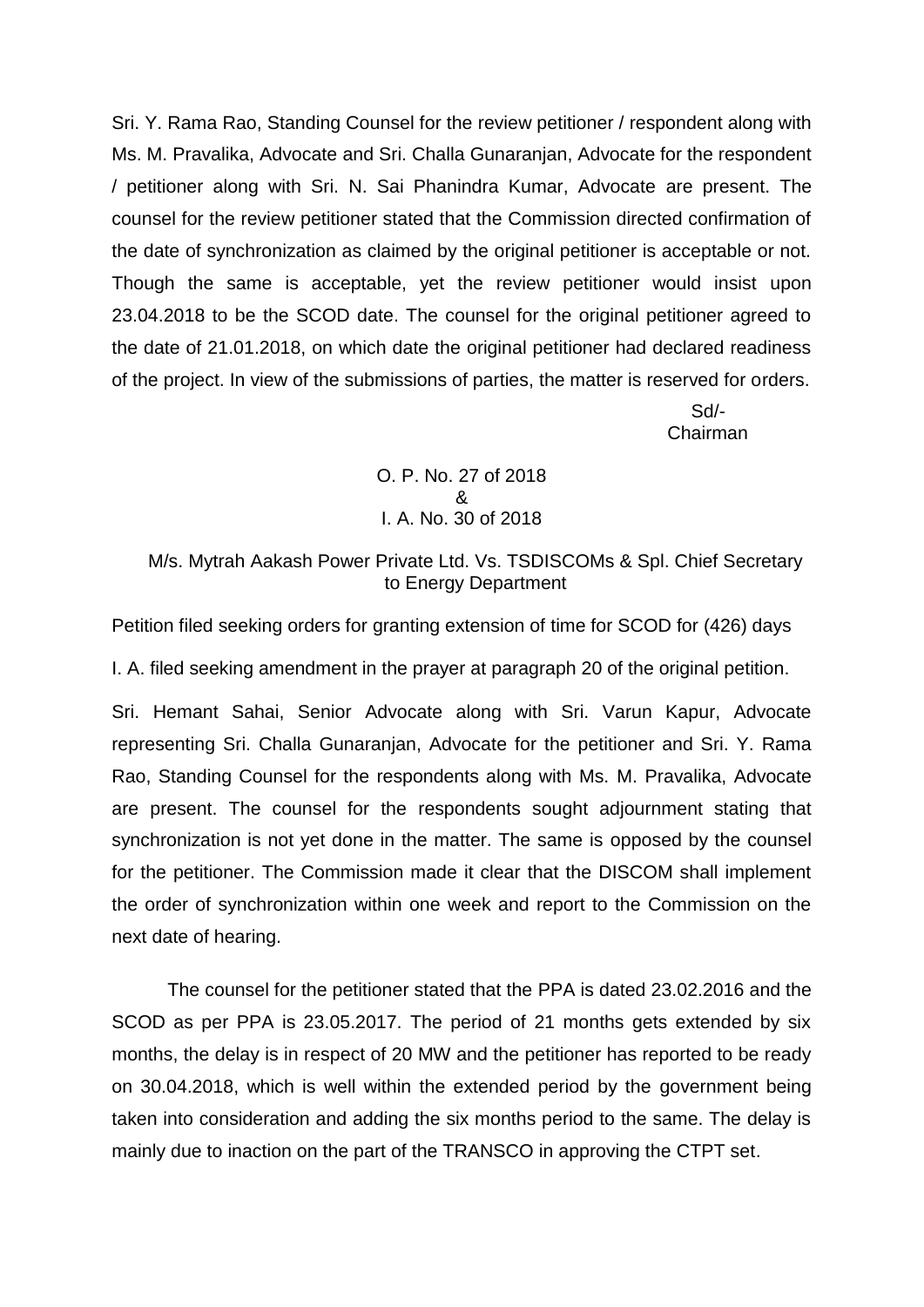The petitioner also faced a civil suit in respect of erection of lines and has to settle the matter out of court, which took around two months. Both these events have to be taken under force majeure and benefit should be given of the delay caused. The counsel for the respondents pointed out that the petitioner did not seek synchronization of the project for 20 MW within the period of 21 months as required under the PPA and the reasons offered for delay are not to be treated as force majeure condition. Yet he sought adjournment of the matter to submit in detail on the facts.

Having heard the submissions of the counsel for parties and the request made by the counsel for respondents, the matter is adjourned.

Call on 24.11.2018 at 11.00 A.M.

 Sd/ in the contract of the contract of the contract of the contract of the contract of the contract of the contract of the contract of the contract of the contract of the contract of the contract of the contract of the contrac

> O. P. No. 37 of 2018 & I. A. No. 31 of 2018

M/s. Mytrah Agriya Power Pvt. Ltd. Vs. TSDISCOMs & Spl. Chief Secretary

Petition filed seeking orders for granting extension of time for SCOD for (420) days I. A. filed seeking amendment in the prayer at paragraph 20 of the original petition.

Sri. Hemant Sahai, Senior Advocate along with Sri. Varun Kapur, Advocate representing Sri. Challa Gunaranjan, Advocate for the petitioner and Sri. Y. Rama Rao, Standing Counsel for the respondents along with Ms. M. Pravalika, Advocate are present. The counsel for the petitioner stated that the petitioner informed the DISCOM on 17.04.2018 that the project is ready for synchronization.

The counsel for the petitioner stated that it applied for approval of CTPT set to the TRANSCO on 31.03.2017 and the same was approved on 24.05.2017. It also applied for route approval and preliminary sanction was given on 30.05.2017. Detailed route approval is accorded on 18.07.2017, causing the delay of 54 days on the part of the TRANSCO. The CEIG gave approval for equipment of the project. The period of 21 months is not correct and gets extended by six months due to extension given by the government.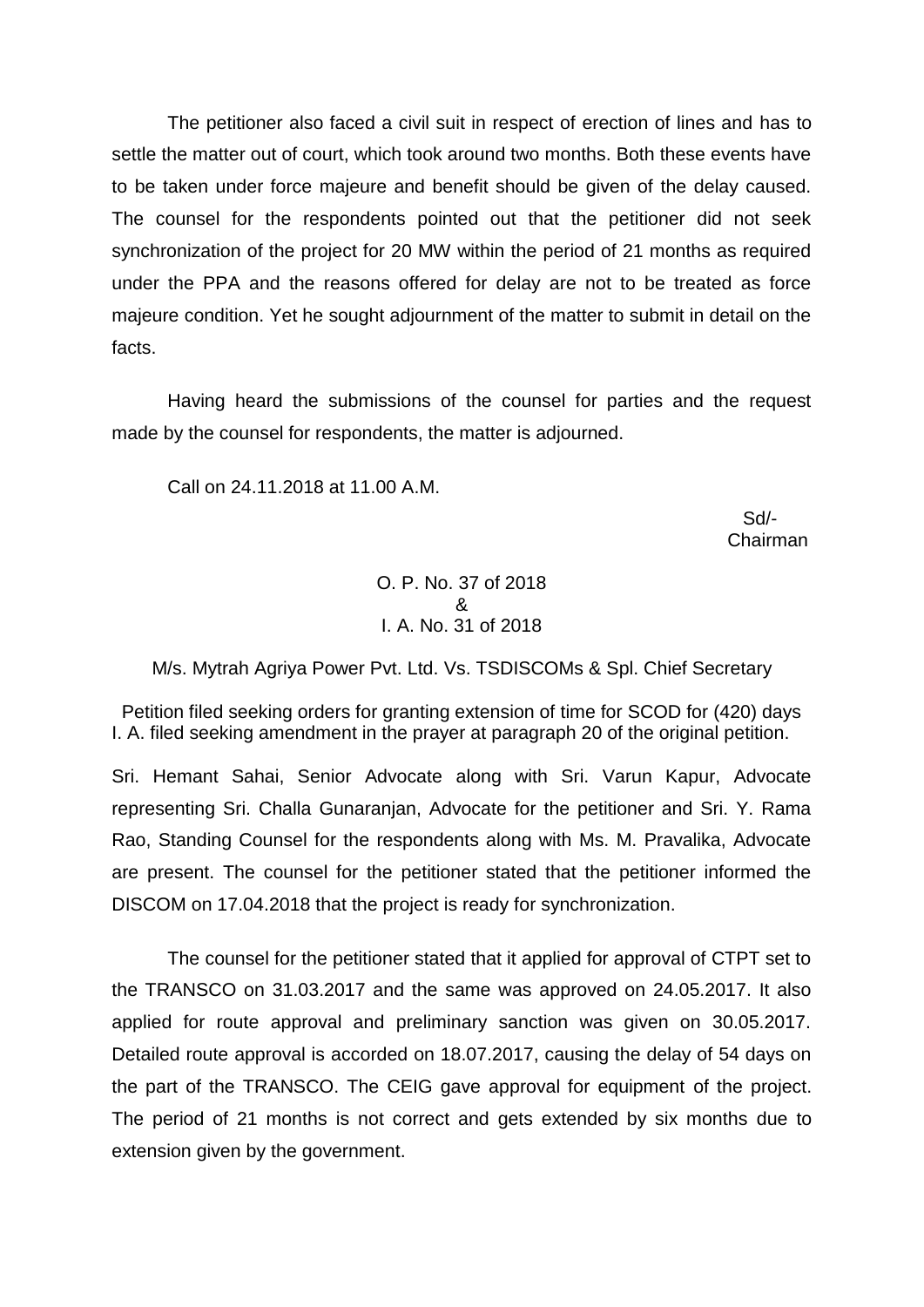The counsel for the petitioner stated that the time taken by the respondents to sanction for line and metering cannot be attributed to the petitioner. The respondents ought to have given timely permission for enabling the petitioner to complete the project within the time stipulated.

The counsel for the respondents stated that the petitioner informed them about the readiness of the project only after 19 months from the date of PPA. The petitioner cannot attribute that the respondents have delayed the approvals and sanctions required by the petitioner. Under the PPA it is the responsibility of the petitioner to obtain all approvals and sanctions in respect of the project.

Upon enquiring about the presence of representatives of the TRANSCO, the counsel for the respondents expressed their absence and sought time to take instructions on the delay caused by the TRANSCO in according the sanctions and approvals. Observing that the presence of the TRANSCO officers is necessary for ascertaining the delay in approvals, hence the matter is adjourned.

Call on 24.11.2018 at 11.00 A.M.

 Sd/- Chairman

> O. P. No. 38 of 2018 & I. A. No. 41 of 2018

M/s. Mytrah Agriya Power Pvt. Ltd. Vs. TSDISCOMs &Spl. Chief Secretary

Petition filed seeking orders for granting extension of time for SCOD for (436) days.

I. A. filed seeking directions to the respondent No. 1 not take any coercive action against the applicant / petitioner including but not limited to invocation of B. Gs. and / or termination of the PPA pending disposal of the original petition.

Sri. Hemant Sahai, Senior Advocate along with Sri. Varun Kapur, Advocate representing Sri. Challa Gunaranjan, Advocate for the petitioner and Sri. Y. Rama Rao, Standing Counsel for the respondents along with Ms. M. Pravalika, Advocate are present. The counsel for the petitioner stated that the connection to the substation of this project passes through Wanaparthy Town, which has thoroughly urbanized itself. There is no possibility of laying separate lines for transmission corridor. Approval was sought for 6.14 KMs on 20.01.2017, which was refused on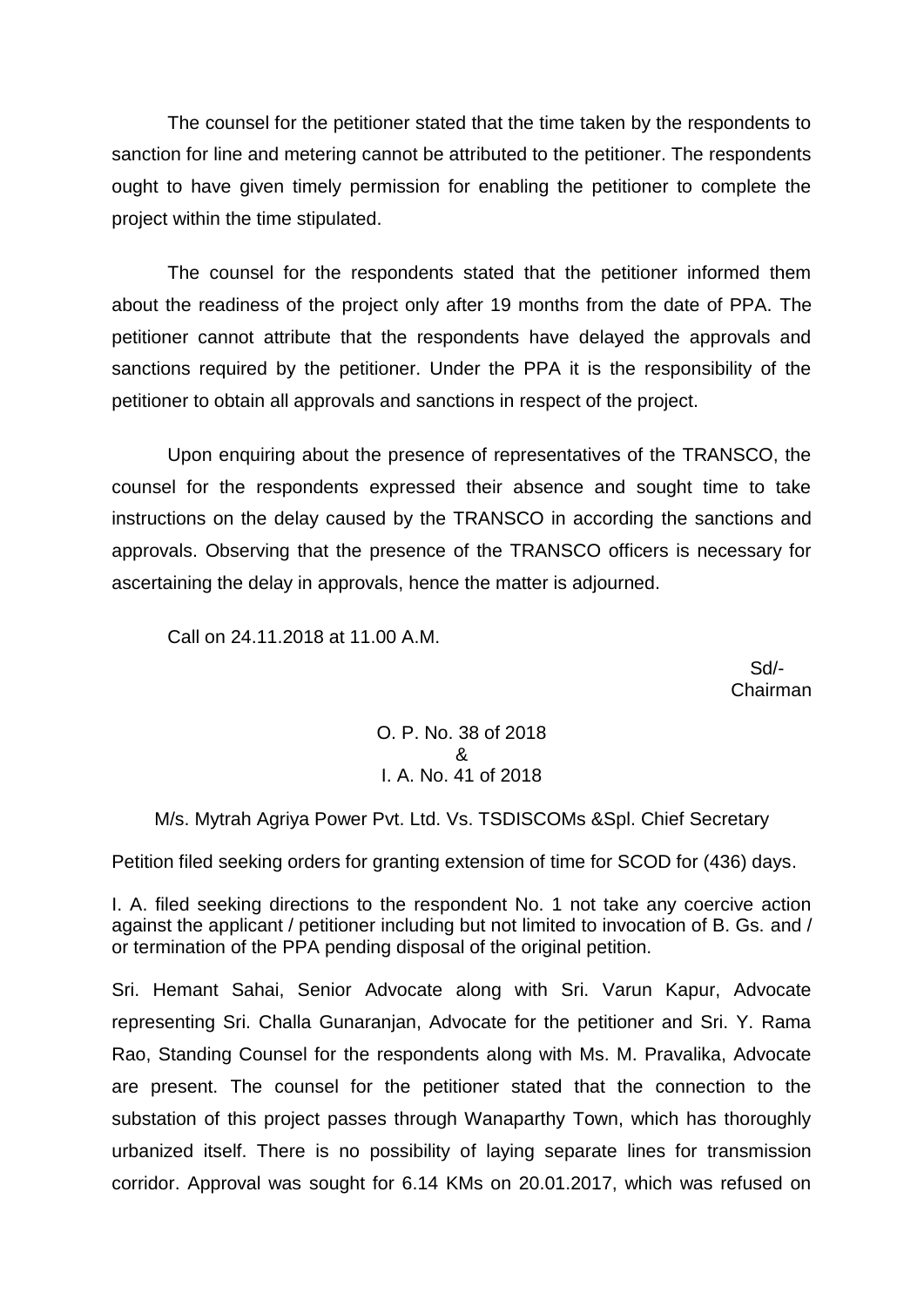11.09.2017. Subsequently, fresh application was made on 30.10.2017 and after conducting joint inspection for the route, the same was accorded on 21.01.2018. This is because of severe right of away issues. The delay is attributed to the delay in approving the revised route plan for transmission line.

The counsel for the respondents would submit that as in other cases the developer is duty bound to obtain all permissions and sanctions and cannot allege that the concerned authorities have delayed the same. Moreover, the issue of force majeure cannot be attributed to these issues, is correct as under the PPA the developer is required to inform the respondents about the readiness of the project after completing all the formalities. As regards synchronization, the process is advanced stage.

The counsel for the petitioner stated that the petitioner has filed the gist of dates and documents, which may consider for passing orders. Since the respondents have not stated about the synchronization of the project, the matter is adjourned.

Call on 24.11.2018 at 11.00 A.M.

 Sd/- Chairman

#### O. P. No. 54 of 2018

#### TSSPDCL Vs. Mittal Processors Pvt. Ltd.

Petition filed seeking recovery of outstanding amounts payable by the respondent towards compensation and also refund of STOA charges as per short term power purchase orders dated 29.04.2014 and 12.02.2014.

Sri. Y. Rama Rao, Standing Counsel for the petitioner along with Ms. M. Pravalika, Advocate and Sri. Adarsh Tripathi, Advocate along with Ms. Shraddha Gupta, Advocate for the respondent as well as Sri. Yogesh Kumar, Representative of the company are present. The counsel for the petitioner stated that the DISCOMs in the combined state sought to procure power and issued a purchase order to the respondent on 20.03.2014 for the period commencing from 28.05.2015. The period of procurement is for 30.05.2015 to 28.5.0216.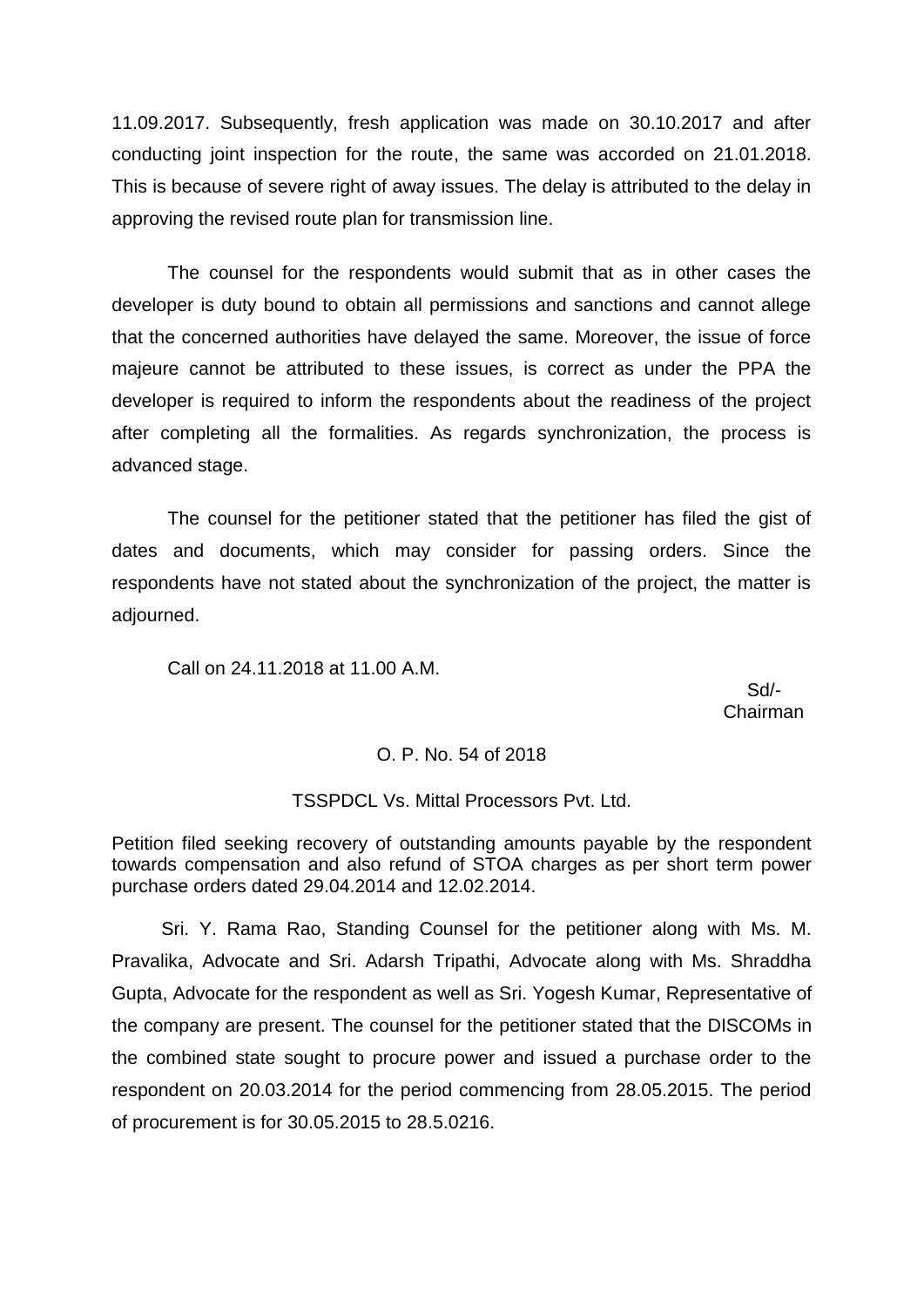The petitioner has been corresponding with the respondent for recovery of amounts paid towards charges for procurement of energy. The issue of limitation does not arise as the petition is filed on 05.05.2018, which is well within the limitation period of three years.

The counsel for the respondent stated that the petition involves the claims in respect of two purchase orders placed by the petitioner. The power was to be supplied from a solar project in the state itself and another project located in the State of Chhattisgarh. The respondent has been raising invoices from time to time, but no payment was made within time. The payments were liable for penalty as per the terms of the purchase order itself. The action of the petitioner attracts the provisions of the Indian Contract Act, 1872. Though there were specific provisions in the PO regarding payment of bills, the same were never honoured by the petitioner well within time.

The counsel for the respondent pointed out that the petitioner was not able to draw power due to the generator being in shutdown condition for non-payment of bills. Repeated requests for payment of bills to the petitioner fell on no action status. According to the respondent, the limitation was expired in 2017 as the purchase order relating to the year 2014. Moreover, the purchase order has been place by four DISCOMs whereas the petition is filed by two DISCOMs only. Thus, the issue of jurisdiction is also to be considered.

Having heard the arguments in detail of the counsel for parties, the matter is reserved for orders.

 Sd/- Chairman

> O. P. No. 58 of 2018 & I. A. No. 34 of 2018

M/s. Clean Solar Power (Chitradurga) Pvt. Ltd. Vs. TSSPDCL & TSTRANSCO

Petition filed seeking extension of time for SCOD beyond 21.05.2017 until the respondent No. 1verifies the commissioning of the project, set aside or quash the letter dated 30.05.2018 written by respondent No. 1 to the petitioner and declare that the events delayed the project are in nature of force majeure and the petitioner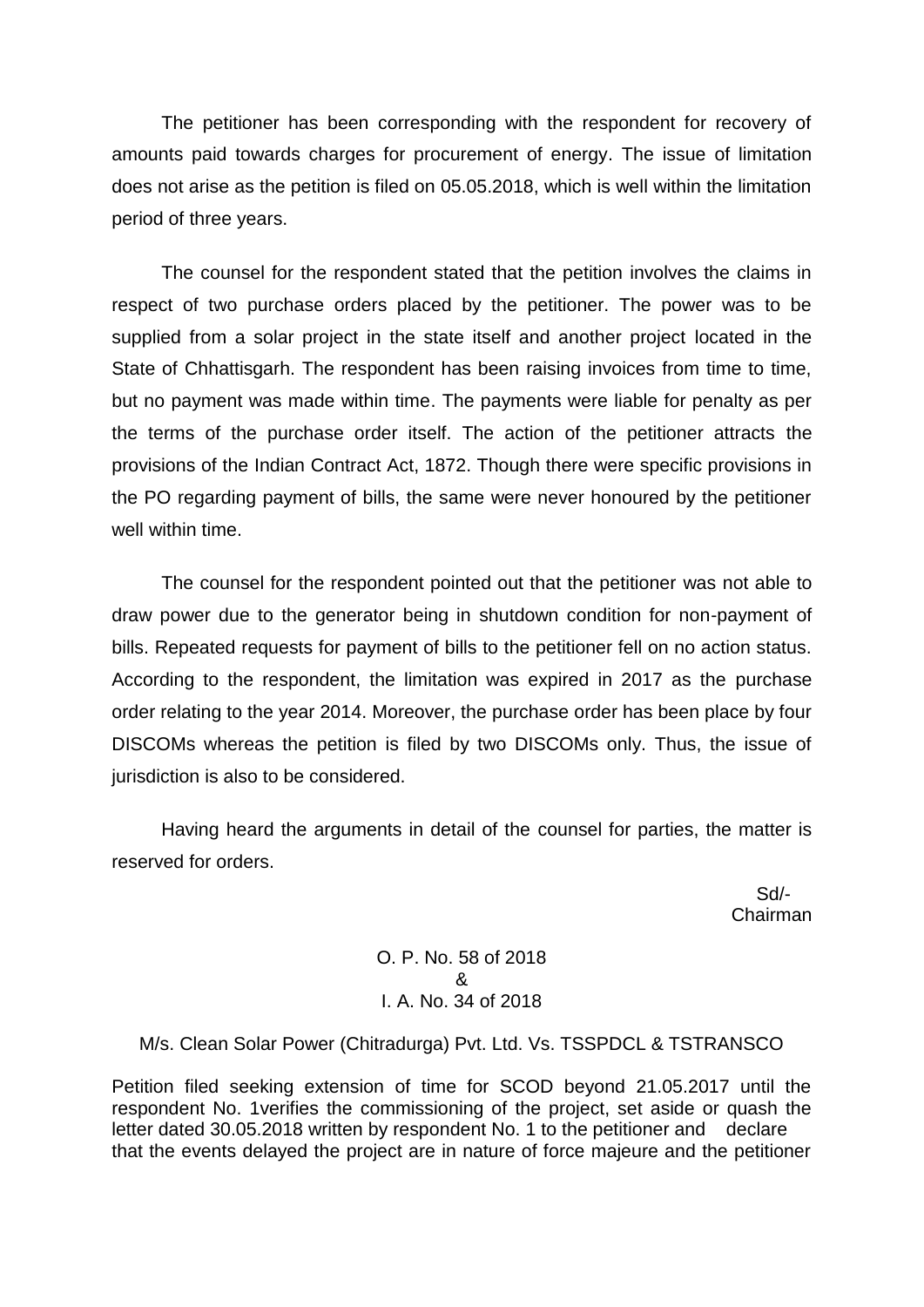is not liable for delay as specified under Article 10.5 of PPA or otherwise for delay in SCOD.

I. A. filed seeking directions to the respondent No. 1 to procure power from the petitioner's project subject to final outcome of the petition.

Sri. S. Niranjan Reddy, Senior Advocate for the petitioner along with Sri. Avijeet Lala, Advocate, Ms. Sheya Mukherjee, Advocate and Sri K. Jashwanth Rao, Advocate for and Sri. Y. Rama Rao, Standing Counsel for the respondents along with Ms. M. Pravalika, Advocate are present. The senior counsel for the petitioner stated that the significant issue in support of the prayer of the petitioner is the delay caused in approving the transmission line and allied aspects. Even though, the transmission licensee has been made party to the proceedings, no response is filed as has been done by the distribution company. The details of dates and events have been placed before the Commission. Synchronization of the project did not take place as yet.

The PPA has been signed on 22.02.2016, the SCOD thereof should have been 22.05.2017. The government had extended the time period up to 31.10.2017. The petitioner actually sought synchronization on 18.05.2018 and thus, there is a delay in execution of the project and synchronization thereof beyond the SCOD. He relied on the judgment of the ATE on subsequent law.

The counsel for the respondents relied on the submissions in the counter affidavit, however, has sought adjournment stating that he has to report on the issue of synchronization which is not done by that date and there are issues relating to force majeure which have to be argued. The Commission while considering the fact that synchronization had not been done despite orders of the Commission were granted, made it clear that the respondent shall report about synchronization by the next date of hearing. Accordingly, the matter is adjourned.

Call on 24.11.2018 at 11.00 A.M.

 Sd/- Chairman

> O. P. No. 59 of 2018 & I. A. No. 35 of 2018

TSDISCOMs Vs. APGENCO, APTRANSCO & APDISCOMs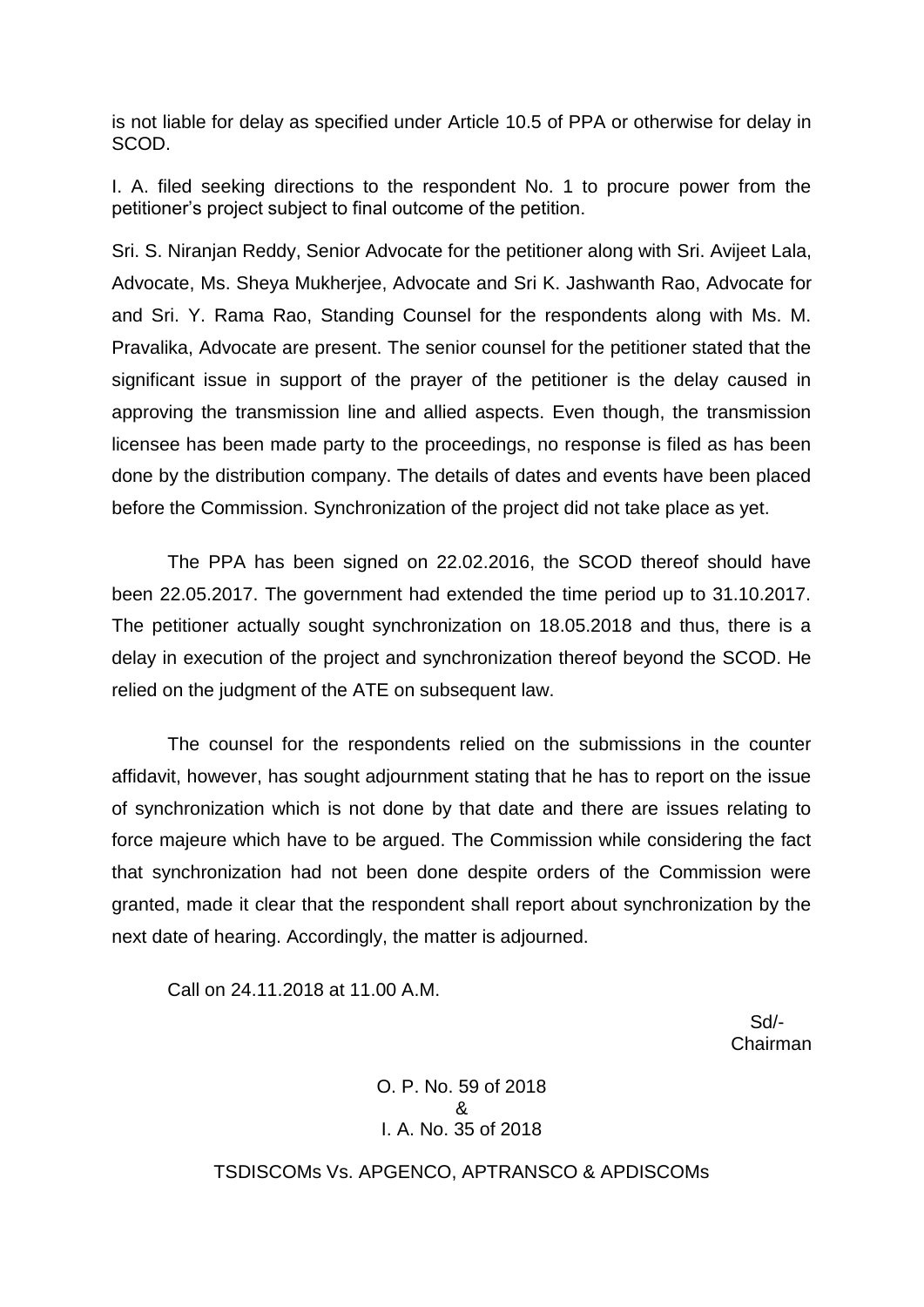Petition filed seeking certain directions to APGENCO and APDISCOMs.

I. A. filed seeking interim directions to APGENCO not to proceed with coercive measures before any other forum in respect of the alleged claim to be paid by TSDISCOMs.

Sri. Y. Rama Rao, Standing Counsel for the petitioners along with Ms. M. Pravalika, Advocate and Sri. G.V. Brahmananda Rao, Advocate representing Sri. P. Shiv Rao, Counsel for the respondents are present. The counsel for the respondents sought further time for filing counter affidavit and stated that the respondents have filed a memo for adjournment. The counsel for the petitioner opposed the adjournment and sought orders of the Commission on the interim application filed by the petitioners.

The advocate representing the respondents stated that considerable time is required as the record relating to 20 years has to be gathered. The Commission expressed the view that it is not in a position to grant long adjournment as desired by the respondents. The counsel for the petitioners insisted on passing interim orders. However, an opportunity is provided to the respondents to file counter affidavit by the next date of hearing. Accordingly, the matter is adjourned.

Call on 01.12.2018 at 11.00 A.M.

 Sd/- Chairman

## O. P. No. 63 of 2018

#### M/s. Srinivasa Power Pvt. Ltd. Vs. TSSPDCL

Petition filed seeking determination of tariff for the period  $11<sup>th</sup>$  to  $20<sup>th</sup>$  year of the project.

Sri. P. Srinivasa Rao, Advocate for the petitioner and Sri. Y. Rama Rao, Standing Counsel for the respondents along with Ms. M. Pravalika, Advocate are present.

The counsel for the petitioner stated that the petitioner is an existing hydel project of 0.5 MW. The prayer is for determination of the tariff for  $11<sup>th</sup>$  to  $20<sup>th</sup>$  vear of the project. Earlier there was order of the combined Commission but the Hon'ble ATE limited it to the appellants who approached the Hon'ble ATE. Thus, the petitioner is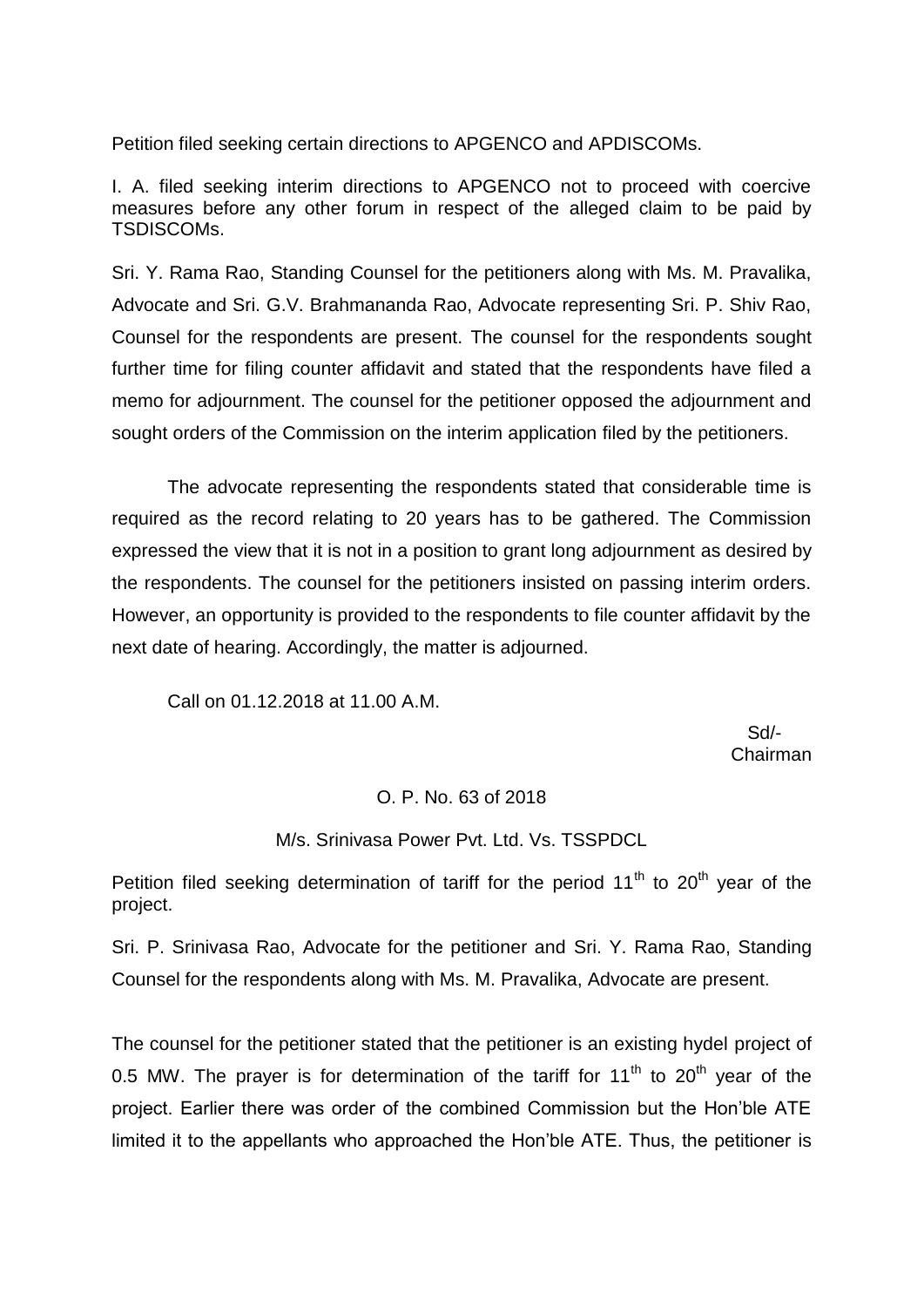required to obtain necessary orders for fixation of the tariff for the said period. The counsel for the respondents sought further time for filing counter affidavit.

The Commission pointed that for hydel projects, there is no sufficient water for functioning of the plant and sought to know how many projects are functioning. It was stated that four projects are functioning in the State of Telangana at present. In view of the request of the counsel for the respondents, the matter is adjourned.

Call on 01.12.2018 at 11.00 A.M.

 Sd/- Chairman

> O. P. No. 64 of 2018 & I. A. No. 39 of 2018

M/s. Kranthi Edifice (P) Ltd. Vs. TSSPDCL & its officer

Petition filed seeking extension of SCOD beyond 08.01.2015 and a direction to that effect to TSSPDCL to amend the PPA.

I. A. filed seeking directions to the TSSPDCL not to take any coercive steps against the petitioner including termination of the PPAs.

Sri. D. Raghavender Rao, Advocate for the petitioner and Sri. Y. Rama Rao, Standing Counsel for the respondents along with Ms. M. Pravalika, Advocate are present. The counsel for the petitioner stated that the Commission required the petitioner to take steps for amendment of the PPA consequent upon change of name of the project. However, there is a difficulty in financing issues as the project has been established in the petitioner's name and a part of it has to be completed. Unless the Commission grants extension of time it will not be able to raise the funds required for completion of the project.

The counsel for the respondents endeavor to state that the PPA has been terminated and the bank guarantees have been encashed. The counsel for the petitioner sought time to effectively demonstrate that the PPA has not been cancelled due to the orders of the Hon'ble High Court. Accordingly the matter is adjourned.

Call on 24.11.2018 at 11.00 A.M.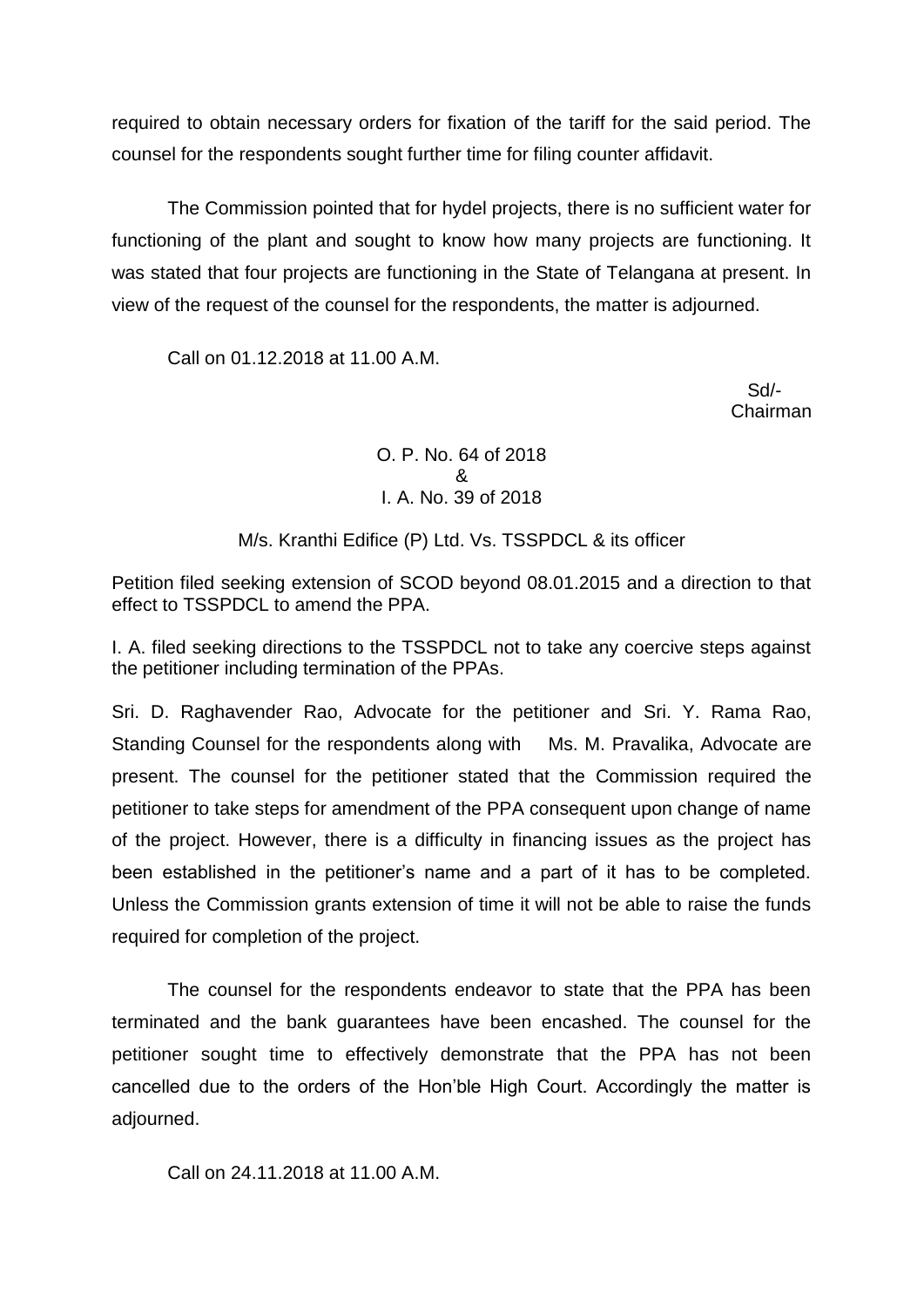# O. P. No. 65 of 2018

## M/s. Oberon Power Corporation Pvt. Ltd. Vs. TSNPDCL

Petition filed seeking adoption of tariff of Rs.5.72 / unit agreed by the petitioner before the government.

Sri. P. Srinivasa Rao, Advocate for the petitioner and Sri. Y. Rama Rao, Standing Counsel for the respondent along with Ms. M. Pravalika, Advocate are present. The counsel for the petitioner stated that the respondent appears to have filed counter affidavit in the matter and sent a copy to the petitioner directly. A rejoinder to the same is required to be filed in the matter. Adjournment may be granted by one weeks for enabling him to file rejoinder. The counsel for the respondent while confirming the filing of the counter affidavit has no objection as he also requires time to make submissions in the matter. He also stated that a report as directed by the Commission has been filed in the matter along with the counter affidavit.

The counsel for the petitioner sought orders of the Commission to direct the respondent to file amendment PPA with the Commission for consent simultaneously. It is the case of the respondent that the PPA has been terminated and therefore, fresh PPA has to be entered into. This is necessitated as tariff has to be redetermined and incorporated in the PPA.

The Commission also observed that the petitioner shall filed detail action plan in respect of execution and completion of the project and possible date of SCOD including the details of procuring material etc. Accordingly the matter is adjourned.

Call on 24.11.2018 at 11.00 A.M.

 Sd/- Chairman

O. P. No. 66 of 2018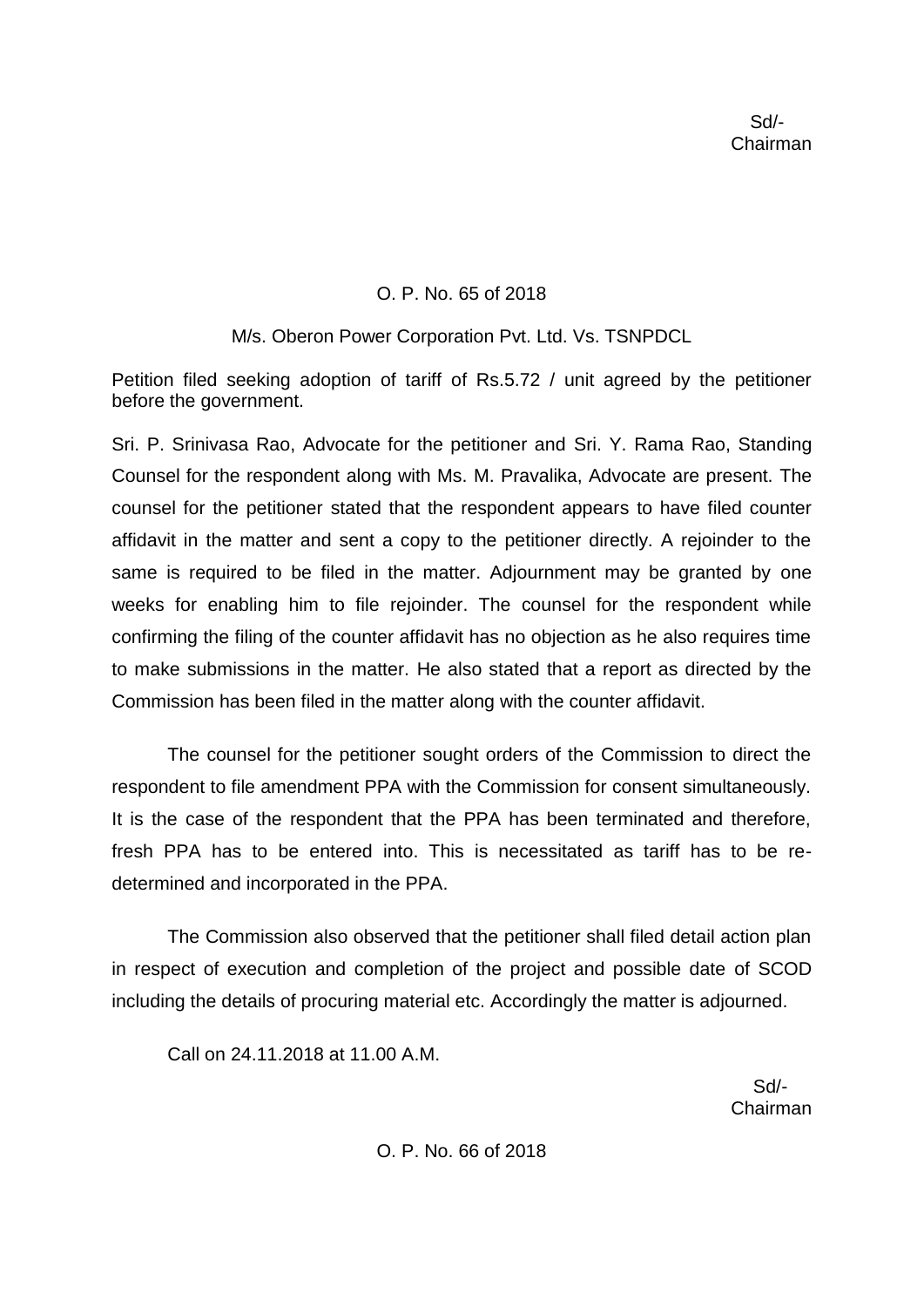### M/s. Oberon Power Corporation Pvt. Ltd. Vs. TSNPDCL

Petition filed seeking adoption of tariff of Rs.5.72 / unit agreed by the petitioner before the government.

Sri. P. Srinivasa Rao, Advocate for the petitioner and Sri. Y. Rama Rao, Standing Counsel for the respondent along with Ms. M. Pravalika, Advocate are present. The counsel for the petitioner stated that the respondent appears to have filed counter affidavit in the matter and sent a copy to the petitioner directly. A rejoinder to the same is required to be filed in the matter. Adjournment may be granted by one weeks for enabling him to file rejoinder. The counsel for the respondent while confirming the filing of the counter affidavit has no objection as he also requires time to make submissions in the matter. He also stated that a report as directed by the Commission has been filed in the matter along with the counter affidavit.

The counsel for the petitioner sought orders of the Commission to direct the respondent to file amendment PPA with the Commission for consent simultaneously. It is the case of the respondent that the PPA has been terminated and therefore, fresh PPA has to be entered into. This is necessitated as tariff has to be redetermined and incorporated in the PPA.

The Commission also observed that the petitioner shall filed detail action plan in respect of execution and completion of the project and possible date of SCOD including the details of procuring material etc. Accordingly the matter is adjourned.

Call on 24.11.2018 at 11.00 A.M.

 Sd/- Chairman

## O. P. No. 68 of 2018

#### Biomass Energy Developers Association Vs. TSDISCOMs & TSPCC

Petition filed seeking directions to the distribution licensees to extend the benefit of additional tariff for the year 2017-18 by clarifying the letter dated 07.02.2017 of the Commission.

Sri. Challa Gunaranjan, Advocate for the petitioner along with Sri. N. Sai Phanindra Kumar, Advocate and Sri. Y. Rama Rao, Standing Counsel for the respondent along with Ms. M. Pravalika, Advocate are present. The counsel for the petitioner stated